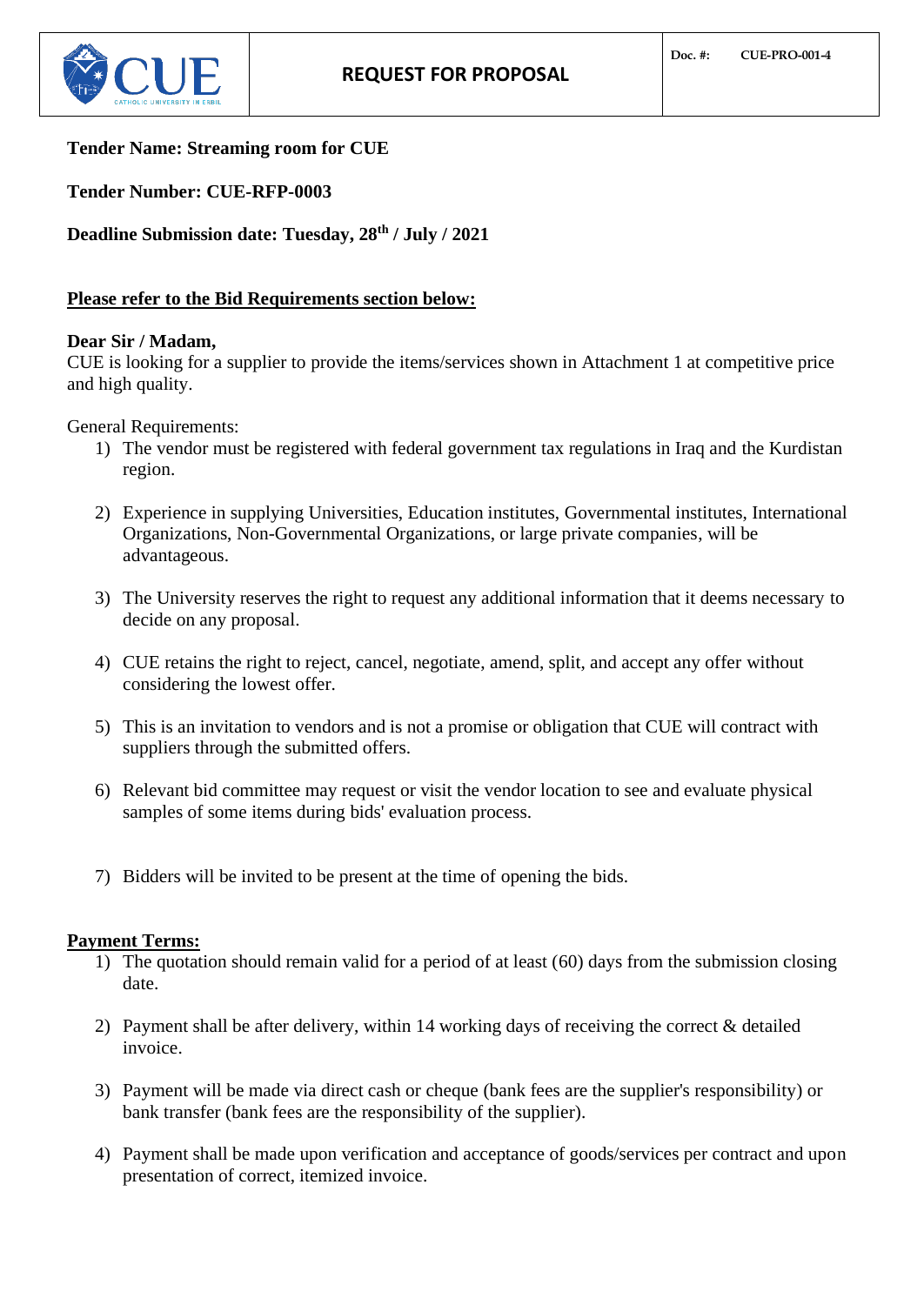

#### **Requested Information**

The submission must include:

- Full legal address and contact details of the company
- Name of company's official owner and copy of his/her ID.
- Copy of company registration certificate.
- Evidence of previous similar works implementation, if any.
- Bank account information if available.
- The vendor must read, sign  $&$  stamp the Attachment (2) related to SUPPLIER CODE OF CONDUCT.

#### **Bid Requirements:**

Offers that do not meet the following will be automatically rejected regardless of price: Offers must be received before the stated deadline **Tuesday, 28th / July / 2021.**

- 1. Offers must include all information requested above.
- 2. Offers must include photos/Videos/Samples of the provided items by the vendor according to the request.
- 3. Bidders will be Invited to do a site visit for evaluation of the location and checking the measurement of the location.
- 4. Unit prices must be provided for all line items. Offers that only include totals will be rejected.
- 5. Bids that include mistakes in calculations within the Bill of Quantities will be excluded from the competition.
- 6. The bid must be submitted to CUE in a sealed and stamped envelope. Any missing documents may cause the entire offer to be rejected.
- 7. Offers must be clean & clear from any mistake, corrections, or deletions.
- 8. Offers must be complete, signed on a clear date, and stamped on all pages and attachments.
- 9. Bidders are not permitted to alter the offer or proposal after the closing date. However, any bidder may be requested to clarify an aspect of an offer or proposal in writing, but a change in the substance or price of the offer or proposal may not be sought, offered or permitted.
- 10. Supplying the items will be through a contract that will be signed with the successful bidder.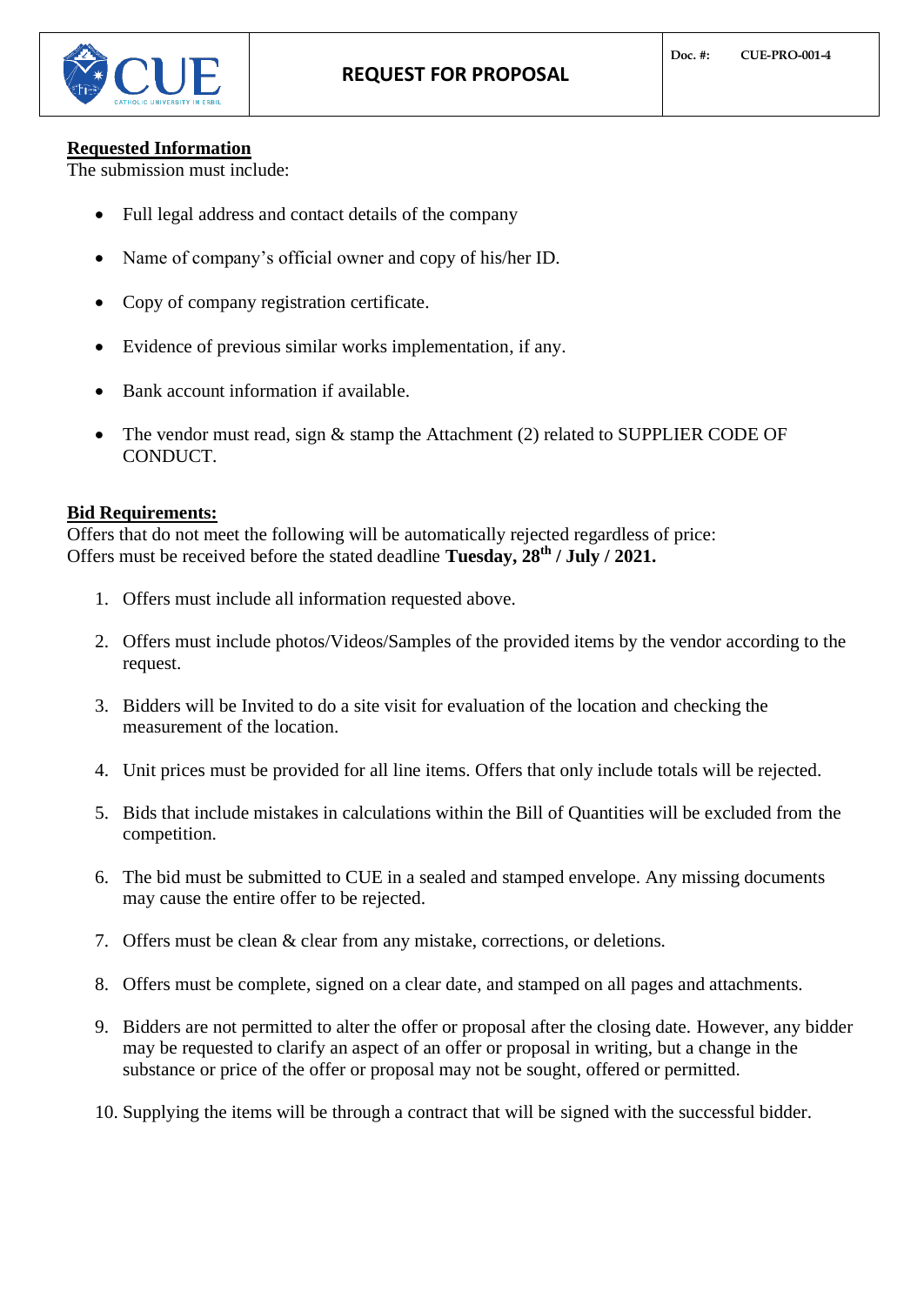

# **Delivery Instructions:**

All bids should reach CUE before **(Tuesday, 28th / July / 2021)**

- 1- Submitted bids must be complete, stamped, and signed in a sealed and stamped envelope.
- 2- Bids should be delivered by hand to CUE Reception
- 3- CUE location: Erbil, Ankawa, 189 District, Baherka new road near Majdal Hotel and Gratus Hotel.

# **Contact information**

For any further information, please contact CUE through the following:

- 1- Email address: [procurement@cue.edu.krd.](mailto:procurement@cue.edu.krd)
- 2- Mobile no.: +9647507314903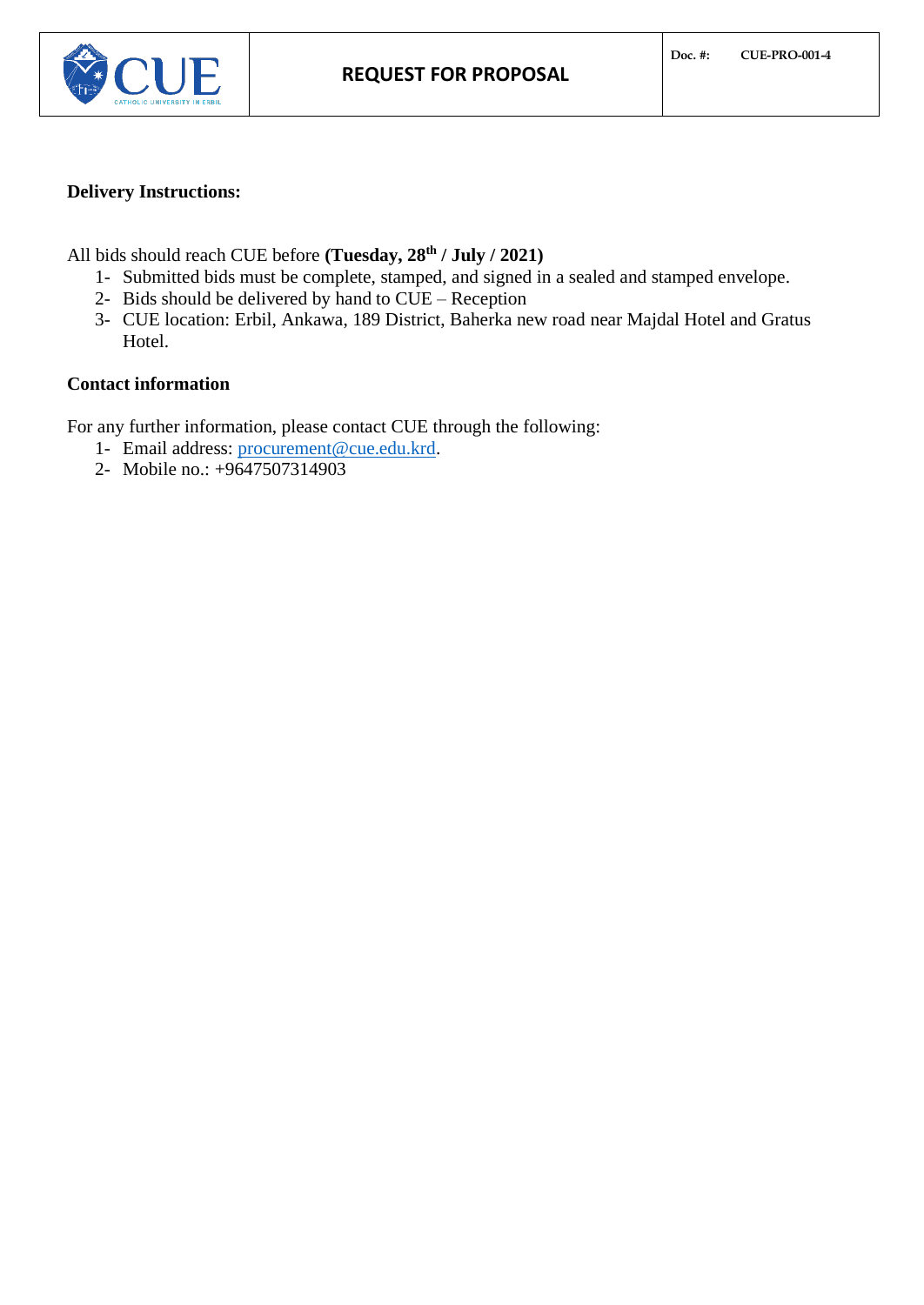

# **Company information**

Company name:

Legal address:

Telephone Number:

Company website:

Company registration number:

Authorized manager's Name:

Authorized manager's email:

Authorized manager's Mobile no.:

Other information:

Please indicate here below the number and title of the attachments you provide as evidence for the similar implemented works.

Full name of the authorized person:

Position:

Mobile no.:

Email address:

Date:

Signature and Stamp: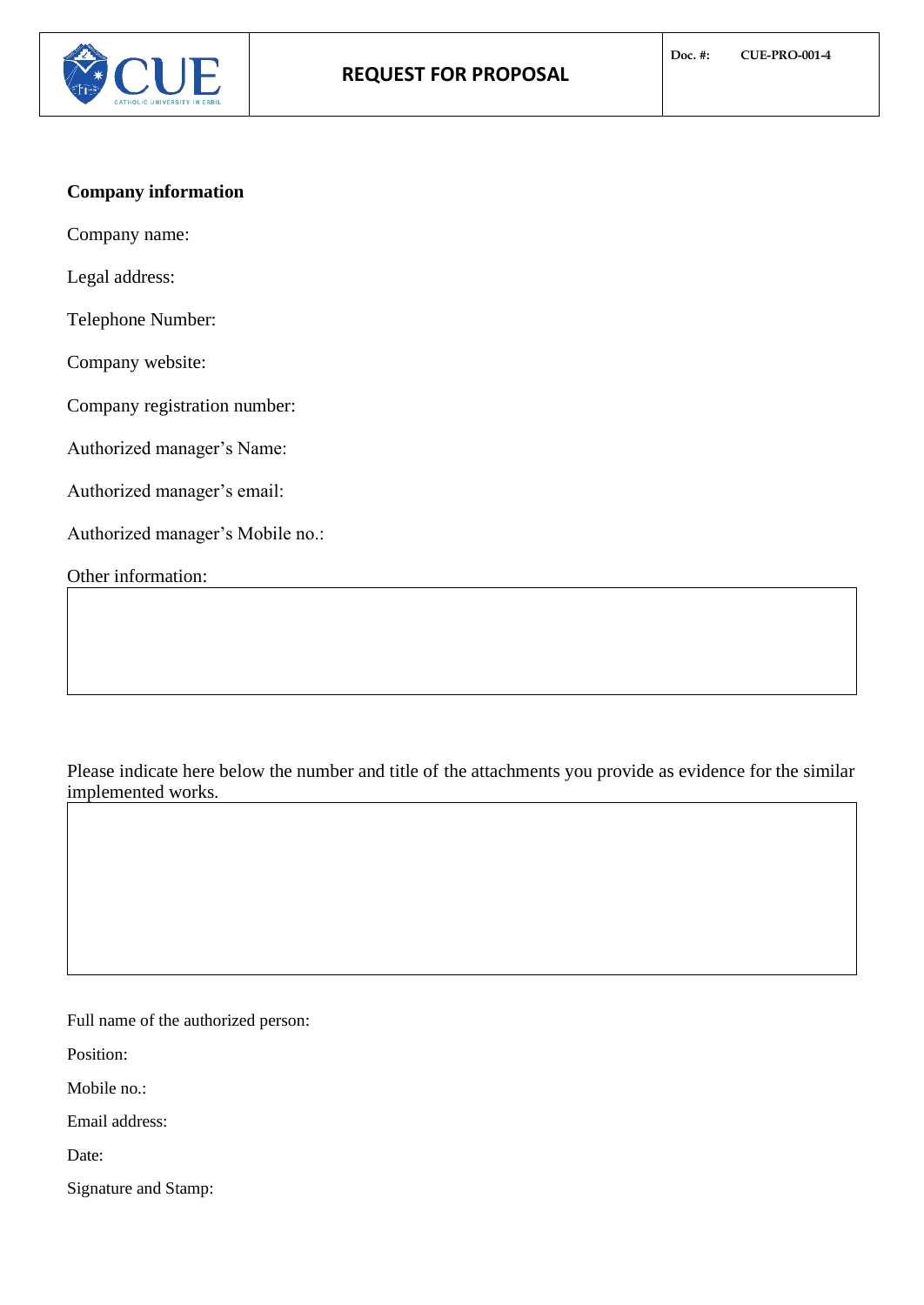# **Attachment 1**

# **Offered Prices Document**

1- Please fill the below table with the offered items, specifications, and prices:

| No.            | Brand name<br>Sound blocking                                      | Item name,<br>description,<br>and<br>specifications<br>Dimensions                                                    | <b>UOM</b> | <b>QTY</b>     | Unit<br>price | Total<br>price | Comments<br>and Warranty<br>clause | Expected<br>time of<br>delivery |
|----------------|-------------------------------------------------------------------|----------------------------------------------------------------------------------------------------------------------|------------|----------------|---------------|----------------|------------------------------------|---------------------------------|
| $\mathbf{1}$   | material                                                          | found in the<br>design (blue<br>line)<br>attachment 2                                                                | piece      | $\mathbf{1}$   |               |                |                                    |                                 |
| $\overline{2}$ | Studio Daylight and<br><b>Bicolor LED lights</b><br>$(50$ inches) | light panel<br>studio samark<br>112/1200<br>Bi-Color<br>Lampu Led<br>Video Light<br>NO GODOX<br>NO<br><b>VILTROX</b> | piece      | $\overline{2}$ |               |                |                                    |                                 |
| $\mathfrak{Z}$ | Audio Mixing Device                                               | YAMAHA<br><b>MG10XU 10-</b><br><b>Input Stereo</b><br>Mixer with<br>Effects<br>4 ports at<br>least                   | piece      | $\mathbf{1}$   |               |                |                                    |                                 |
| $\overline{4}$ | Vision Mixing<br>Device                                           | Sony MCX-<br>500 vision<br>mixer                                                                                     | piece      | $\mathbf{1}$   |               |                |                                    |                                 |
| 5              | <b>Monitor Computer</b><br>Screen                                 | 15inch<br>screen, HD                                                                                                 | piece      | $\mathbf{1}$   |               |                |                                    |                                 |
| 6              | Computer<br>"Workstation" for<br>Editing                          | - Processor:<br>$10^{th}$ or $11^{th}$<br>generation<br>Intel®<br>Core™ i9 or<br>$i7~11$ <sup>th</sup> or<br>Zeon    | piece      | $\mathbf{1}$   |               |                |                                    |                                 |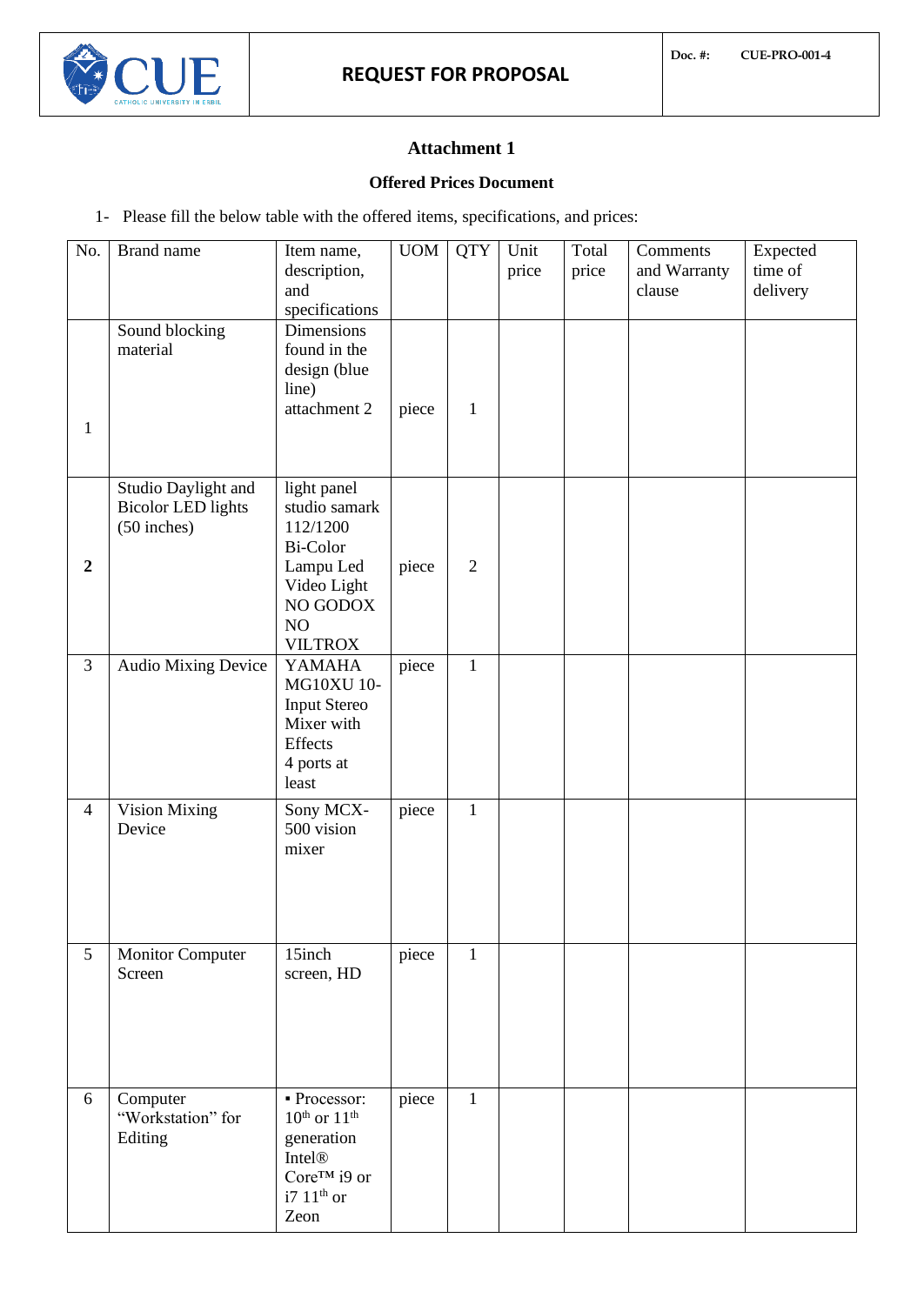

| $\tau$ | Sound-proof Interior<br>Windows (Acoustic<br>Windows) | <b>- RAM: 64</b><br>GB,<br>Storage:<br>$1TB$ SSD + 4<br>TB HDD<br>• Graphics<br>Card:<br><b>NVIDIA</b><br>· Windows 10<br>Pro license<br>- 1 Year<br>warranty<br>Dimensions<br>found in the<br>design<br>attachment 2                                                          |       |                |  |  |
|--------|-------------------------------------------------------|--------------------------------------------------------------------------------------------------------------------------------------------------------------------------------------------------------------------------------------------------------------------------------|-------|----------------|--|--|
|        |                                                       |                                                                                                                                                                                                                                                                                |       |                |  |  |
| 8      | <b>Cameras</b> for Room<br>Streaming                  | SONY<br>HXR-NX5R<br>is the ultimate<br>Full HD<br>handheld<br>camcorder                                                                                                                                                                                                        | piece | $\overline{2}$ |  |  |
| 9      | Microphones for<br>Room Streaming                     | <b>SHURE</b><br>PGA27<br>Cardioid<br>Large<br>Diaphragm<br>Side-Address<br>Condenser<br>Microphone<br>high-pass<br>filter for extra<br>control of<br>unwanted<br>low-end<br>signal and a -<br>15dB<br>switchable<br>attenuator for<br>additional<br><b>SPL</b><br>versatility. | piece | $\overline{2}$ |  |  |
| 10     | <b>Installation</b> fees                              |                                                                                                                                                                                                                                                                                |       |                |  |  |
|        |                                                       |                                                                                                                                                                                                                                                                                |       |                |  |  |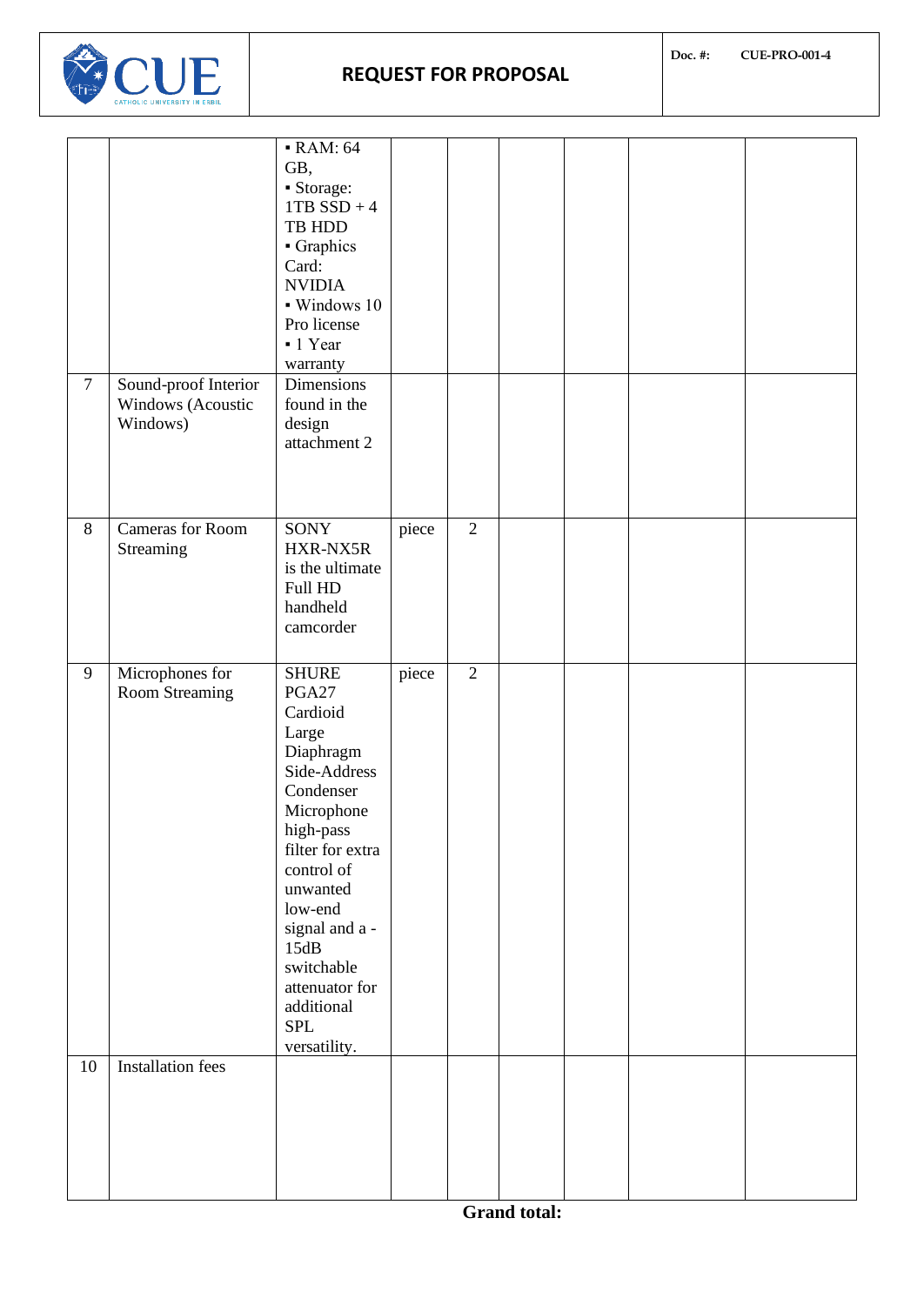

# **Attachment 2**



Note: Highlighted in blue is the sound proof system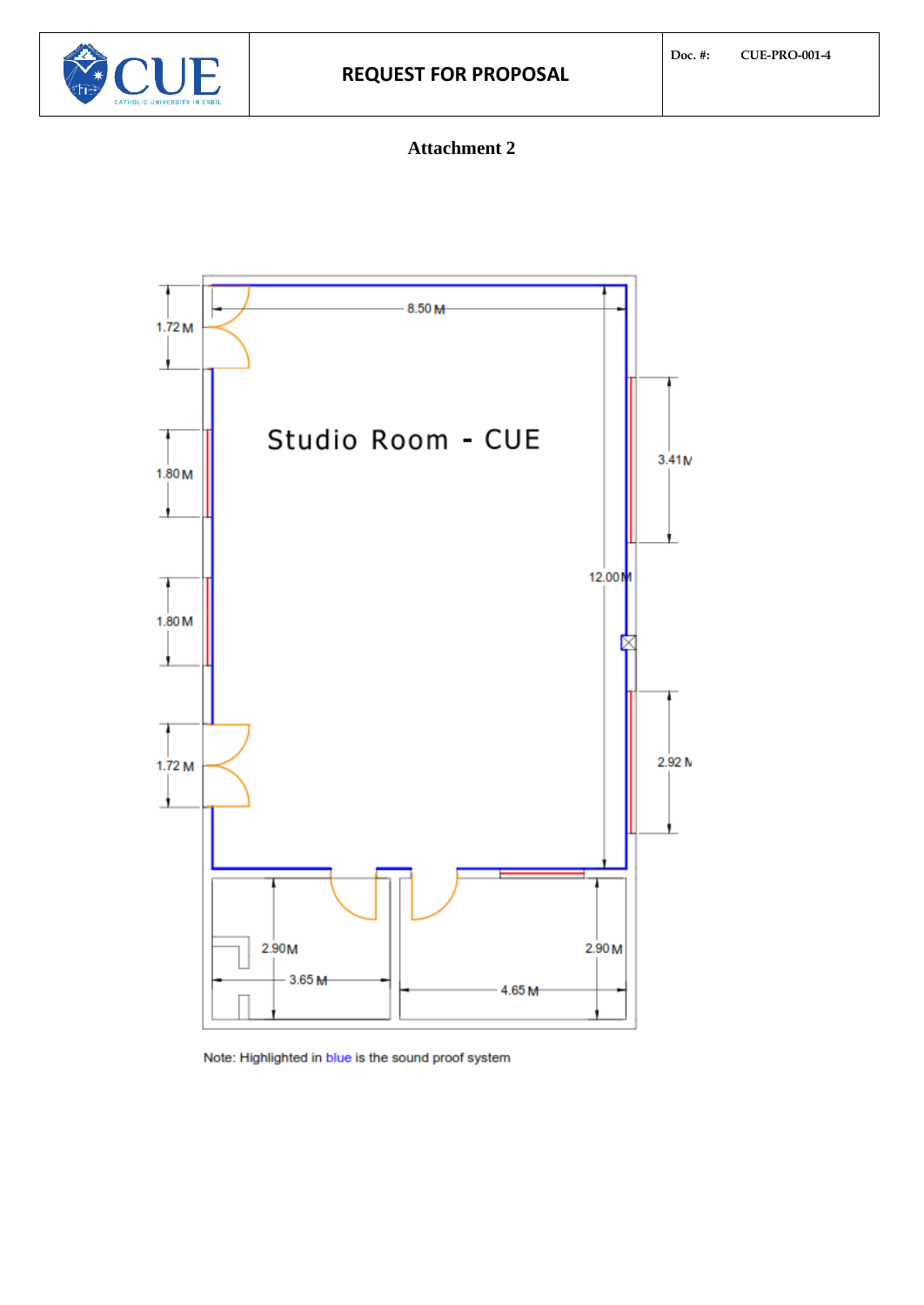

Offer validity duration:

Any other remarks:

Full name of the authorized person:

Position:

Mobile no.:

Email address:

Date:

Signature and Stamp: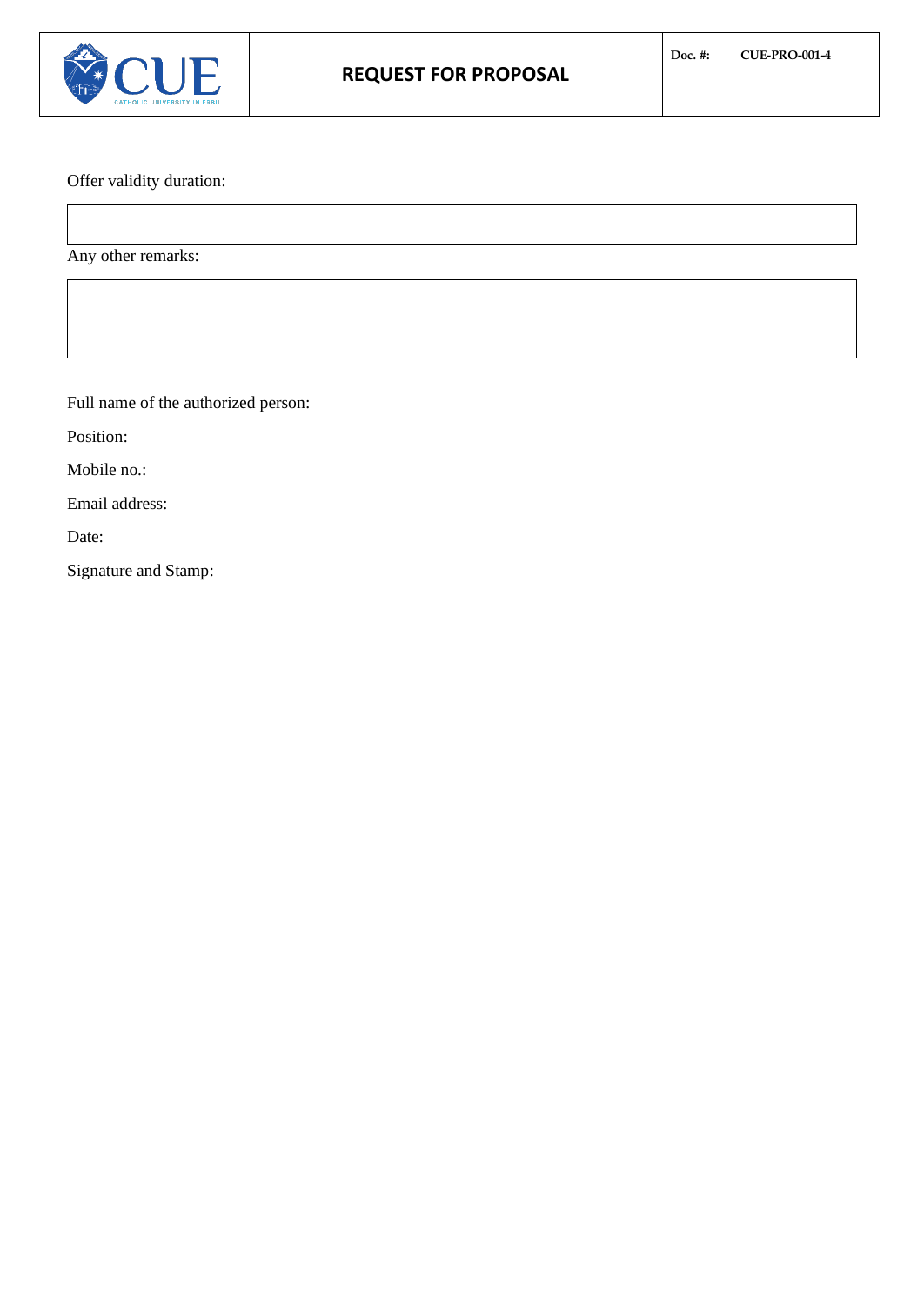

# **Attachment 3**

### **Supplier Code of Conduct**

**At Catholic University in Erbil, we believe acting ethically and responsibly is not only the right thing to do but will also lead to better execution of our responsibilities. CUE has adapted UN's Supplier Code of Conduct to clarify our global expectations in the areas of work integrity, respect for fundamental human rights, social justice, and human dignity, and respect for the equal rights of men and women serves as overarching values to which suppliers of goods and services to the CUE are expected to adhere.** 

#### 1. Scope of Application

The provisions of this Code of Conduct set forth the CUE's expectations for all suppliers that are registered with the CUE or with whom it does business. The CUE expects that these principles apply to suppliers and their employees, parent, subsidiary or affiliate entities, and subcontractors. The CUE expects suppliers to ensure that this Code of Conduct is communicated to their employees, parent, subsidiary and affiliated entities as well as any subcontractors and that it is done in the local language and in a manner that is understood by all.

#### 2. Continuous Improvement

The provisions as set forth in this Code of Conduct provide the minimum standards expected of suppliers to the CUE. The CUE expects suppliers to strive to exceed both international and industry best practices. The CUE also expects that its suppliers encourage and work with their own suppliers and subcontractors to ensure that they also strive to meet the principles of this Code of Conduct. The CUE recognizes that reaching some of the standards established in this Code of Conduct is a dynamic rather than static process and encourages suppliers to improve their workplace conditions accordingly continually.

3. Management, Monitoring and Evaluation

The CUE expects that suppliers, at a minimum, have established clear goals toward meeting the standards set forth in this Code of Conduct. The CUE expects that its suppliers will establish and maintain appropriate management systems related to the content of this Code of Conduct, and that they actively review, monitor and modify their management processes and business operations to ensure they align with the principles set forth in this Code of Conduct. Supplier participants in the Global Compact are strongly encouraged to operationalize its principles and to communicate their progress annually to stakeholders. The CUE may monitor that milestones have been set and management systems have been put in place to ensure that the principles set out in this Code of Conduct have been met and failure to do so may impact the future ability of a supplier to do business with the CUE. To review the progress of suppliers and subcontractors in implementing the Code of Conduct, the CUE may take various supporting initiatives, including requesting suppliers to commit to the Global Compact, to self-certify that they comply with the Code of Conduct and, in some cases, to conduct on site evaluations and inspections of supplier facilities and those of their subcontractors.

#### **Labor**

4. Freedom of Association and Collective Bargaining: CUE expects its suppliers to recognize the freely-exercised right of workers, without distinction, to organize, further and defend their interests and to bargain collectively, as well as to protect those workers from any action or other form of discrimination related to the exercise of their right to organize, to carry out trade union activities and to bargain collectively.

5. Forced or Compulsory Labor:

The CUE expects its suppliers to prohibit forced or compulsory labor in all its forms.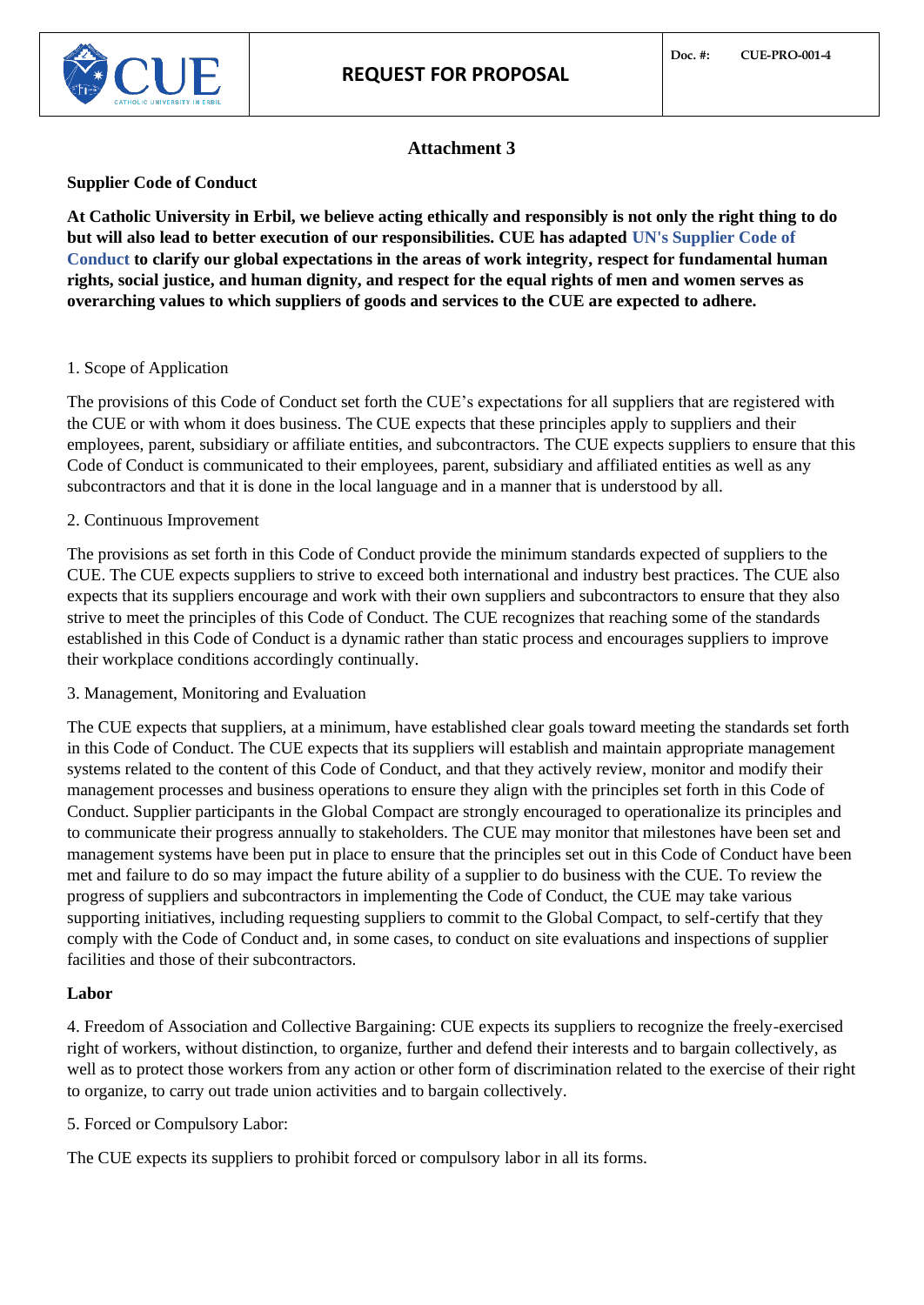

#### 6. Child Labor:

The CUE expects its suppliers not to employ: (a) children below 14 years of age or, if higher than that age, the minimum age of employment permitted by the law of the country or countries where the performance, in whole or in part, of a contract takes place, or the age of the end of compulsory schooling in that country or countries, whichever is higher; and (b) persons under the age of 18 for work that, by its nature or the circumstances in which it is carried out, is likely to harm the health, safety or morals of such persons.

#### 7. Discrimination:

The CUE expects its suppliers to ensure equality of opportunity and treatment in respect of employment and occupation without discrimination on the grounds of race, color, sex, religion, political opinion, national extraction or social origin and such other ground as may be recognized under the national law of the country or countries where the performance, in whole or in part, of a contract, takes place.

8. Wages, Working Hours, and Other Conditions of Work:

The CUE expects its suppliers to ensure the payment of wages in legal tender, at regular intervals no longer than one month, in full and directly to the workers concerned. Suppliers should keep an appropriate record of such payments. Deductions from wages are permitted only under conditions and to the extent prescribed by the applicable law, regulations, or collective agreement, and suppliers should inform the workers concerned of such deductions at the time of each payment. The wages, hours of work, and other work conditions provided by suppliers should be not less favorable than the best conditions prevailing locally for work of the same character performed in the trade or industry concerned in the area where work is carried out.

#### 9. Health and Safety

The CUE expects its suppliers to ensure, so far as is reasonably practicable, that: (a) the workplaces, machinery, equipment and processes under their control are safe and without health risk; (b) the chemical, physical and biological substances and agents under their control are without health risk when the appropriate measures of protection are taken; and (c) where necessary, adequate protective clothing and protective equipment are provided to prevent, so far as is reasonably practicable, risk of accidents or of adverse effects to health.

# **HUMAN RIGHTS**

# 10. Human Rights:

The CUE expects its suppliers to support and respect the protection of internationally proclaimed human rights and to ensure that they are not complicit in human rights abuses.

11. Harassment, Harsh or Inhumane Treatment

The CUE expects its suppliers to create and maintain an environment that treats all employees with dignity and respect and will not use any threats of violence, sexual exploitation or abuse, verbal or psychological harassment or abuse. No harsh or inhumane treatment, coercion, or corporal punishment of any kind is tolerated, nor is there to be the threat of any such treatment.

#### 12. Mines:

The CUE expects its suppliers not to engage in the sale or manufacture of anti-personnel mines or components utilized in the manufacture of anti-personnel mines.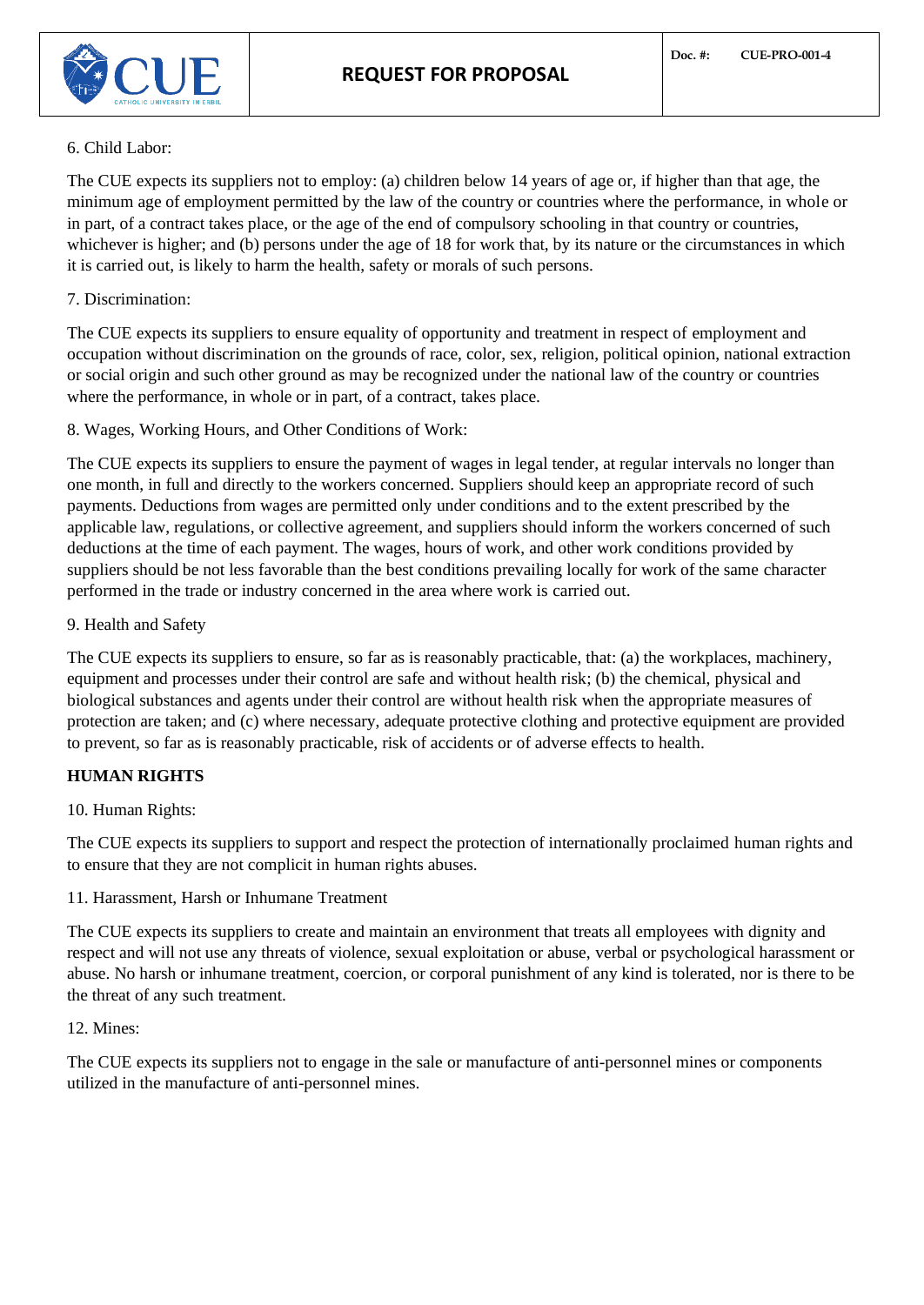#### **Environment:**

13. Environmental:

The CUE expects its suppliers to have an effective environmental policy and comply with existing legislation and regulations regarding protecting the environment. Suppliers should, wherever possible, support a precautionary approach to environmental matters, undertake initiatives to promote greater environmental responsibility, and encourage the diffusion of environmentally friendly technologies implementing sound life-cycle practices.

#### 14. Chemical and Hazardous Materials

Chemical and other materials posing a hazard if released to the environment are to be identified and managed to ensure their safe handling, movement, storage, recycling or reuse and disposal.

#### 15. Wastewater and Solid Waste

Wastewater and solid waste generated from operations, industrial processes and sanitation facilities are to be monitored, controlled and treated as required before discharge or disposal.

#### 16. Air Emissions:

Air emissions of volatile organic chemicals, aerosols, corrosives, particulates, ozone-depleting chemicals and combustion by-products generated from operations are to be characterized, monitored, controlled and treated as required prior to discharge or disposal.

#### 17. Minimize Waste, Maximize Recycling

Waste of all types, including water and energy, are to be reduced or eliminated at the source or by practices such as modifying production, maintenance and facility processes, materials substitution, conservation, recycling and reusing materials.

# **Ethical Conduct**

# 18. Corruption

The CUE expects its suppliers to adhere to the highest standards of moral and ethical conduct, to respect local laws and not engage in any form of corrupt practices, including but not limited to extortion, fraud, or bribery.

# 19. Conflict of Interest

CUE suppliers are expected to disclose to the CUE any situation that may appear as a conflict of interest, and disclose to the CUE if any CUE official or professional under contract with the CUE may have an interest of any kind in the supplier's business or any kind of economic ties with the supplier.

#### 20. Gifts and Hospitality

The CUE has a "zero tolerance" policy and does not accept any type of gift or any offer of hospitality. The CUE will not accept any invitations to sporting or cultural events, offers of holidays or other recreational trips, transportation, or invitations to lunches or dinners. The CUE expects its suppliers not to offer any benefit such as free goods or services, employment or sales opportunity to a CUE staff member in order to facilitate the suppliers' business with the CUE.

#### 21. Post-employment restrictions:

Post-employment restrictions may apply to CUE staff in service and former CUE staff members who participated in the procurement process, if such persons had prior professional dealings with suppliers. CUE suppliers are expected to refrain from offering employment to any such person for a period of one year following separation from service.